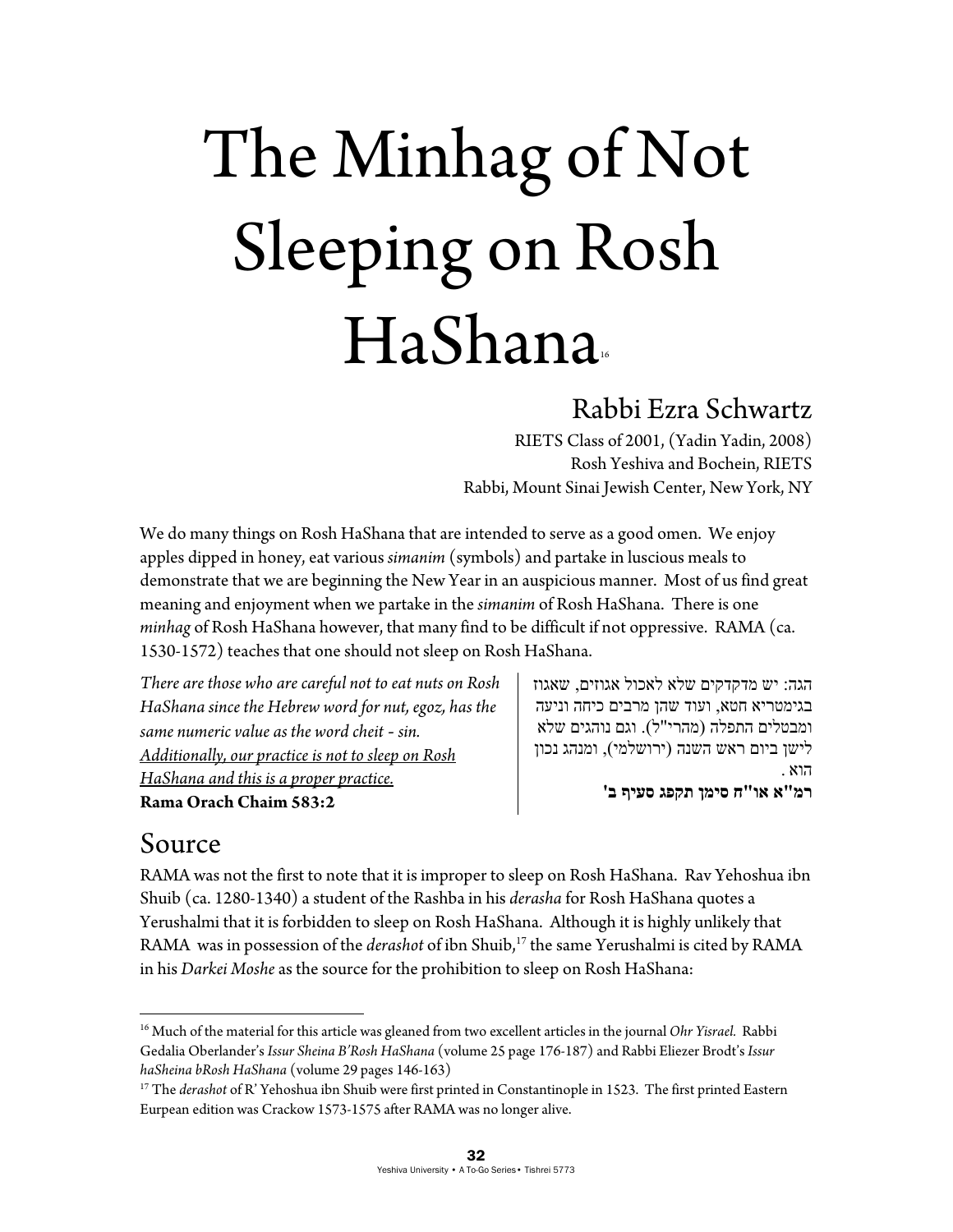*The Yerushalmi in Rosh HaShana teaches that one who sleeps on Rosh HaShana will have sleepy mazal. Therefore we are careful not to sleep on Rosh HaShana.18* **Darchei Moshe Orach Chaim 583** 

בירושלמי דראש השנה איתא האי מאן דדמיך בריש שתא דמיך מזליה ולכן נזהרים שלא לישן בראש השנה: **דרכי משה הקצר אורח חיים סימן תקפג**

Many have noted, however, that this Yerushalmi does not appear in the versions of Yerushalmi that we possess. It is entirely possible that it was found in the Yerushalmi on Kodshim which is missing, or the Yerushalmi on Nidda that is incomplete. Alternatively, some suggest that Rishonim refer to Midrashim that originate in Eretz Yisrael as Yerushalmi.<sup>19</sup> A further suggestion posits that there was a book which many Rishonim drew upon titled the *Sefer haYerushalmi* and when citations are quoted from a Yerushalmi that we do not have, they originate in this work.<sup>20</sup>

## Scope of and Reasons for the Practice

Whatever the source of the custom or prohibition not to sleep on Rosh HaShana is, it is worth noting the scope of this injunction. The simple reading of all the early sources is that the prohibition extends all day.<sup>21</sup> Some contend that the practice only applies in the morning of Rosh HaShana; in the afternoon however it is permissible to sleep.<sup>22</sup> Although there were some who woke at dawn (*alot hashachar*) so as not to sleep during any of the daylight on Rosh HaShana, common practice is to continue one's sleep after day break.23 *Chayei Adam* states that one should sit down to learn after lunch; if he or she feels tired they may put their heads down to

<sup>&</sup>lt;u> 1989 - Jan Samuel Barbara, martxa a shekara tsa 1989 - An tsa 1989 - An tsa 1989 - An tsa 1989 - An tsa 198</u> It is possible that there are earlier echoes of the prohibition to sleep on Rosh HaShana. In an article in *Moriah* 17, 199-200, page 106, Rabbi Yisrael Mordechai Peles, notes that the *Etz Chaim* of London (a contemporary of Maharam of Rottenberg) had a text נרדמים להחיות אתה ונאמן) You are faithful to revive the sleepy) rather than מתים להחיות) revive the dead) on the first day of Rosh HaShana. This may indicate that not sleeping at least on the first day of Rosh HaShana has a slightly earlier source.

 $18$  It is worth noting that the Yerushalmi, as cited by R' Yehoshua ibn Shuib, states that it is prohibited to sleep on Rosh HaShana. RAMA's version however cites that many are cautious not to sleep and his formulation in the Mapa

on *Shulchan Aruch* is clear that it is customary not to sleep. 19 Maharitz Chajes, *Megilla* 12b, cites many quotations from Yerushalmi that are not found in our editions and refers to his longer works where he makes the suggestion listed above.

<sup>&</sup>lt;sup>20</sup> This possibility was set forward by Avigdor Aptowitzer in his introduction to the RAVYA. It was challenged however by Rabbi Dovid Dublitzky in his more recent edition to the RAVYA (Introduction, page 12). However, Yaackov Zussman in *Tarbitz* volume 65 feels he uncovered fragments of a Yerushalmi of German origin that may be part of the *Sefer Yerushalmi* that Aptowitzer refers to. It remains unclear however, how a Spanish Rishon like R'

Yehoshua ibn Shuib would have this German manuscript of the Yerushalmi.<br><sup>21</sup> It is almost universally assumed that the prohibition or practice not to sleep applies only during the day of Rosh HaShana and not at night. Only the *Divrei Chaim* of Sans is cited by Oberlander in his article, page 187, as not sleeping at night. A simple reading of the Yerushalmi cited would indicate that one should not sleep the entirety of Rosh HaShana; at a bear minimum one should refrain from sleeping at night on Rosh HaShana as we are accustomed to doing on Shavuot. See *Mishneh Halachot* vol. 13 #80. 22 *Magen Avraham* 583:6 cites that Arizal said it is permitted to sleep after *chatzot* (mid-day). Although some argue

that Arizal was permitted to sleep since he attained remarkable spiritual heights through sleep and we would not be permitted to do so, the simple reading of *Magen Avraham* is that Arizal said one may sleep, not simply that he himself slept. This deflates much of the argument.

<sup>23</sup> See *Mateh Efraim* 584:1 and comment of R' Shlomo Zalman Auerbach in *Halichot Shlomo* page 215 note 33.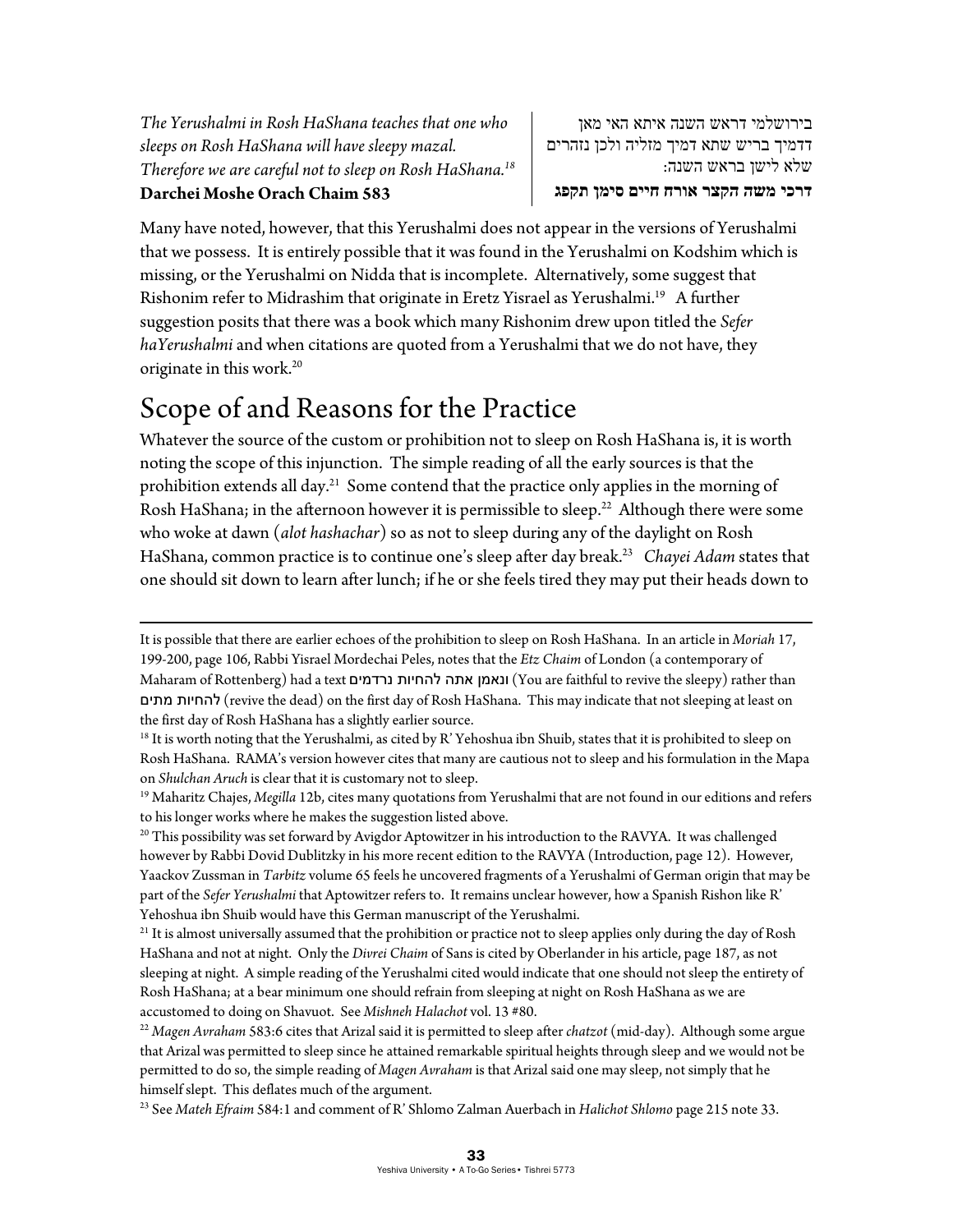sleep a bit. Many understand that *Chayei Adam* is permitting one to sleep at the table but not in a bed. Many cite *Noheg Katzon Yosef* that the *minhag* applies only on the first day of Rosh HaShana, not on the second day.24

BACH notes that one who reads the *derashot* of R' Yehoshua ibn Shuib carefully will notice three separate reasons for the practice not to sleep on Rosh HaShana. The first reason mentioned is based on the Rambam's famous comment (*Hilchot Shofar* 3:4) that the *shofar* of Rosh HaShana is meant to wake us from our slumber so that we do teshuva. One who sleeps is clearly oblivious to the meaning of the *shofar*. The other reasons cited are that it is improper to sleep while one's deeds are being investigated*. Shaat hadin* (the moment of judgment) is not an appropriate time to catch some z's. Finally, sleep implies laziness, an attribute that is very far from the ideal we try to portray on Rosh HaShana.

It would seem that those who adopt the first reason should not sleep all day on Rosh HaShana, as the entire day is termed (Bamidbar 29:1) *yom teruah* (a day of blowing the *shofar*) in the Torah. Those who adopt the second reason, that it is improper to sleep at the time of *din*, would be permitted to sleep after midday, since at that time the din is less intense. The practice to continue sleeping beyond daybreak adopts the third approach. One can argue that only going to sleep falls under the category of laziness; one who remains asleep is tired, not lazy. According to all the above-mentioned reasons, sleeping at night is permitted, since it is not the time of *shofar* or the time of *din* and sleeping at night is the way of the world and most certainly does not convey laziness.

# Those Who Slept on Rosh HaShana

In addition to the Arizal and *Chayei Adam* who minimize the scope of the practice not to sleep on Rosh HaShana, there were those who slept regularly and completely disregarded this practice. BACH cites that Maharam of Rottenburg (1215-1293) slept on Rosh HaShana.<sup>25</sup>

*MAHARAM was accustomed to sleeping as he did on other holidays.*

#### **BACH Orach Chaim 597**

ומהר"ם היה רגיל לישן כמו בשאר יום טוב . **ב"ח אורח חיים סימן תקצז**

It is possible that MAHARAM slept because he did not have the Yerushalmi that is cited as the source of this practice. Alternatively, it is possible that he slept based on an understanding of how *simanim* work on Rosh HaShana.

The Gemara in *Horiyut* notes:

*Now that we say that simanim are significant a person should be careful to see26 gourds, leeks and beets on Rosh HaShana.* 

אמר אביי, השתא דאמרת: סימנא מילתא היא, [לעולם] יהא רגיל למיחזי בריש שתא קרא ורוביא, כרתי וסילקא ותמרי. **תלמוד בבלי מסכת הוריות דף יב.**

**Horiyut 12a** 

 <sup>24</sup> See earlier note 2.

<sup>25</sup> The practice of not sleeping on Rosh Hashana is left out of the *Levush*. Additionally *Leket Yosher* notes that *Terumat HaDeshen* slept on Rosh HaShana.